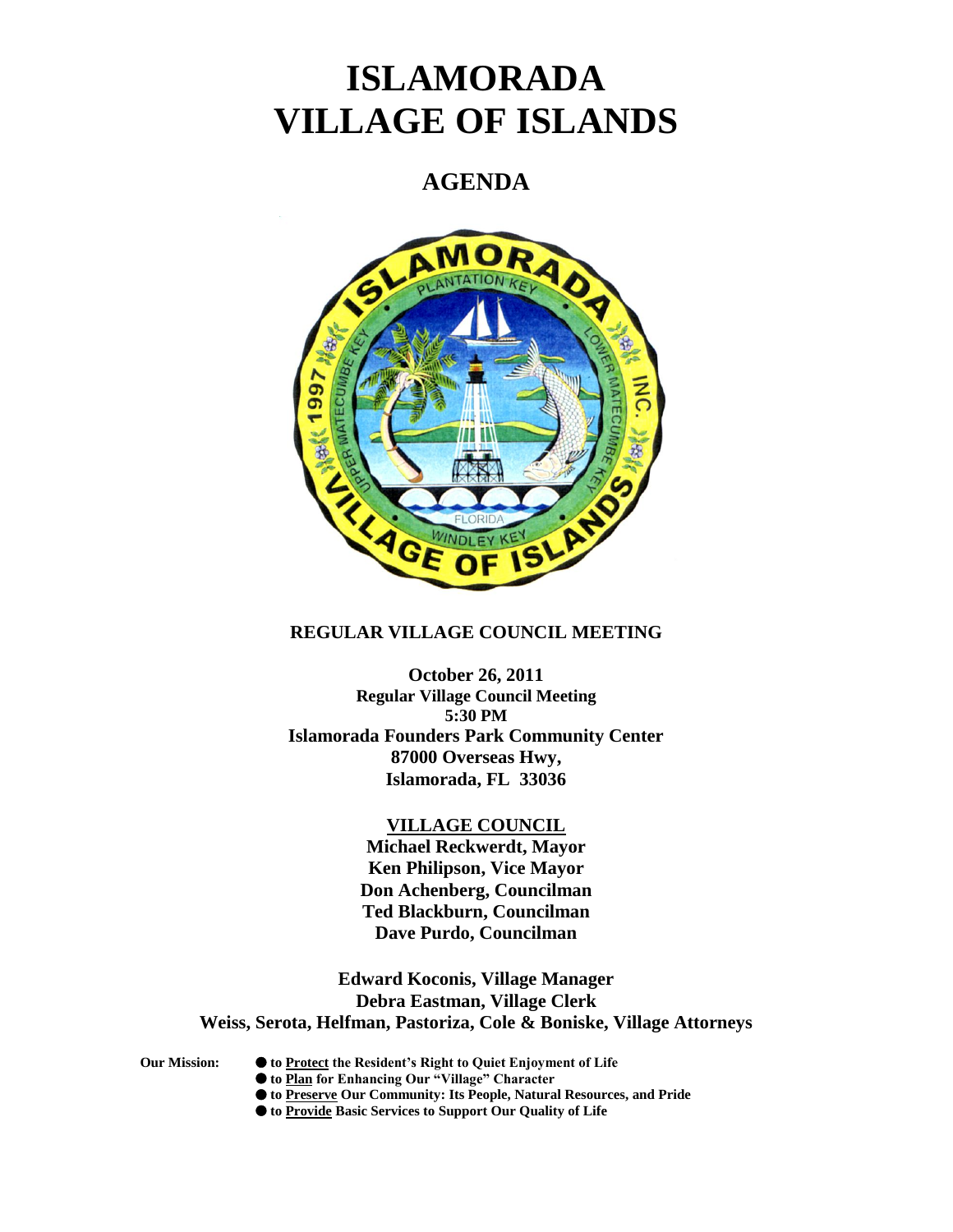

# **ISLAMORADA, VILLAGE OF ISLANDS REGULAR VILLAGE COUNCIL MEETING**

# **Founders Park Community Center 87000 Overseas Hwy Islamorada, FL 33036 October 26, 2011 5:30 PM**

# **I. CALL TO ORDER\ROLL CALL**

# **II. PLEDGE OF ALLEGIANCE**

# **III. PRESENTATIONS**

**A.** Proclamation for Jim Mandich Day October 29, 2011

# **IV. PUBLIC COMMENT**

# **V. AGENDA: Request for Deletion / Emergency Additions**

# **VI. CITIZENS' ADVISORY COMMITTEE UPDATES**

- **A.** Historic Preservation Commission No Report
- **B.** Land Acquisition Advisory Committee No Report
- **C.** Landscape Advisory Committee No Report
- **D.** Local Planning Agency No Report
- **E.** Near Shore Water Support Citizens' Advisory Committee No Report
- **F.** Parks and Recreation Citizen's Advisory Committee No Report
- **G.** Water Quality Improvement Citizens' Advisory Committee –No Report
- **H.** Workforce / Affordable Housing Citizens' Advisory Committee No Report
- **I.** Citizens' Financial Advisory Committee No Report

# **VII. WASTEWATER MATTERS**

**A.** Wastewater Update

# **VIII. QUASI-JUDICIAL**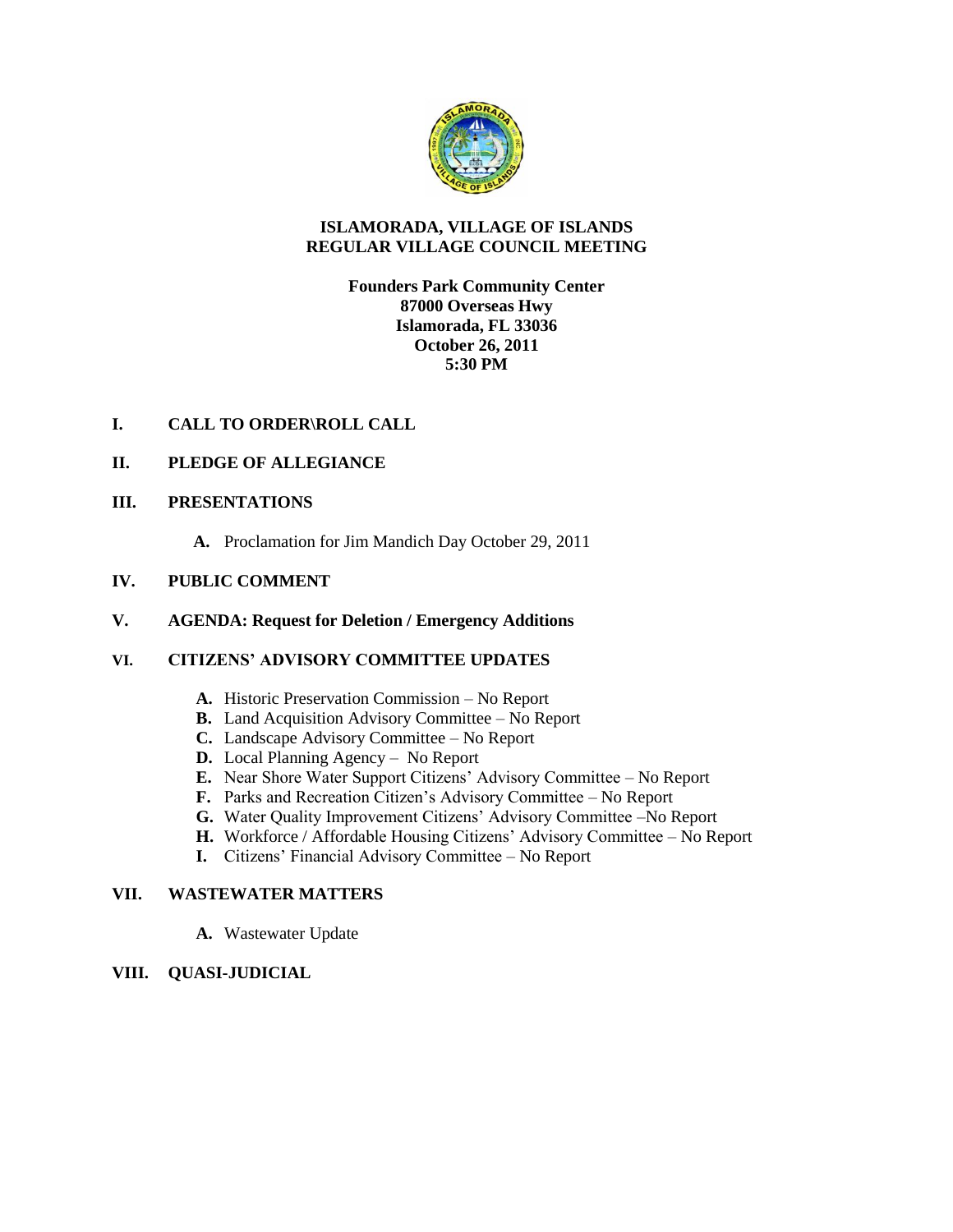#### **IX. CONSENT AGENDA**

(All items on the Consent Agenda are considered routine by the Village Council and will be approved by one motion. There will be no separate discussion of these items unless a Councilmember so requests, in which event, the item will be moved to the Main Agenda.)

- **A.** Minutes: Town Hall Meeting October 6, 2011 **TAB 1** Regular Village Council Meeting October 13, 2011
- **B.** Resolution Amending Fire Fees **TAB 2**

**A RESOLUTION OF THE VILLAGE COUNCIL OF ISLAMORADA, VILLAGE OF ISLANDS, FLORIDA AMENDING RESOLUTIONS NO. 03-12-55, 07-08-45 AND 08- 12-107 TO AMEND FIRE SAFETY PLAN REVIEW AND INSPECTION FEES; AND PROVIDING FOR AN EFFECTIVE DATE.**

# **X. ORDINANCES**

**A.** First Reading – Proposed Ordinance Amending Burglar Alarm Registration **TAB 3** Regulations

**AN ORDINANCE OF ISLAMORADA, VILLAGE OF ISLANDS, FLORIDA, AMENDING ARTICLE V OF CHAPTER 13 OF THE VILLAGE CODE ENTITLED "BURGLAR ALARMS"; PROVIDING FOR REPEAL OF ALL CODE PROVISIONS AND ORDINANCES INCONSISTENT WITH THIS ORDINANCE; PROVIDING FOR SEVERABILITY; PROVIDING FOR INCLUSION IN THE CODE; AND PROVIDING FOR AN EFFECTIVE DATE.**

- **XI. RESOLUTIONS**
- **XII. MOTIONS**
- **XIII. UNFINISHED BUSINESS**
- **XIV. MAYOR / COUNCIL COMMUNICATIONS**

#### **XV. VILLAGE ATTORNEY / VILLAGE MANAGER COMMUNICATIONS**

- **A.** Discussion of Notice of Intent for Wastewater Assessments **TAB 4**
- **B.** Discussion of Notice of Intent for Stormwater Assessments **TAB 5**

# **XVI. ADJOURNMENT**

**A limited number of agendas will be available for the public at the time of the meeting. The agenda and backup documentation may be viewed and printed from the Village website at [www.islamorada.fl.us](http://www.islamorada.fl.us/) as early as the Monday prior to the meeting.**